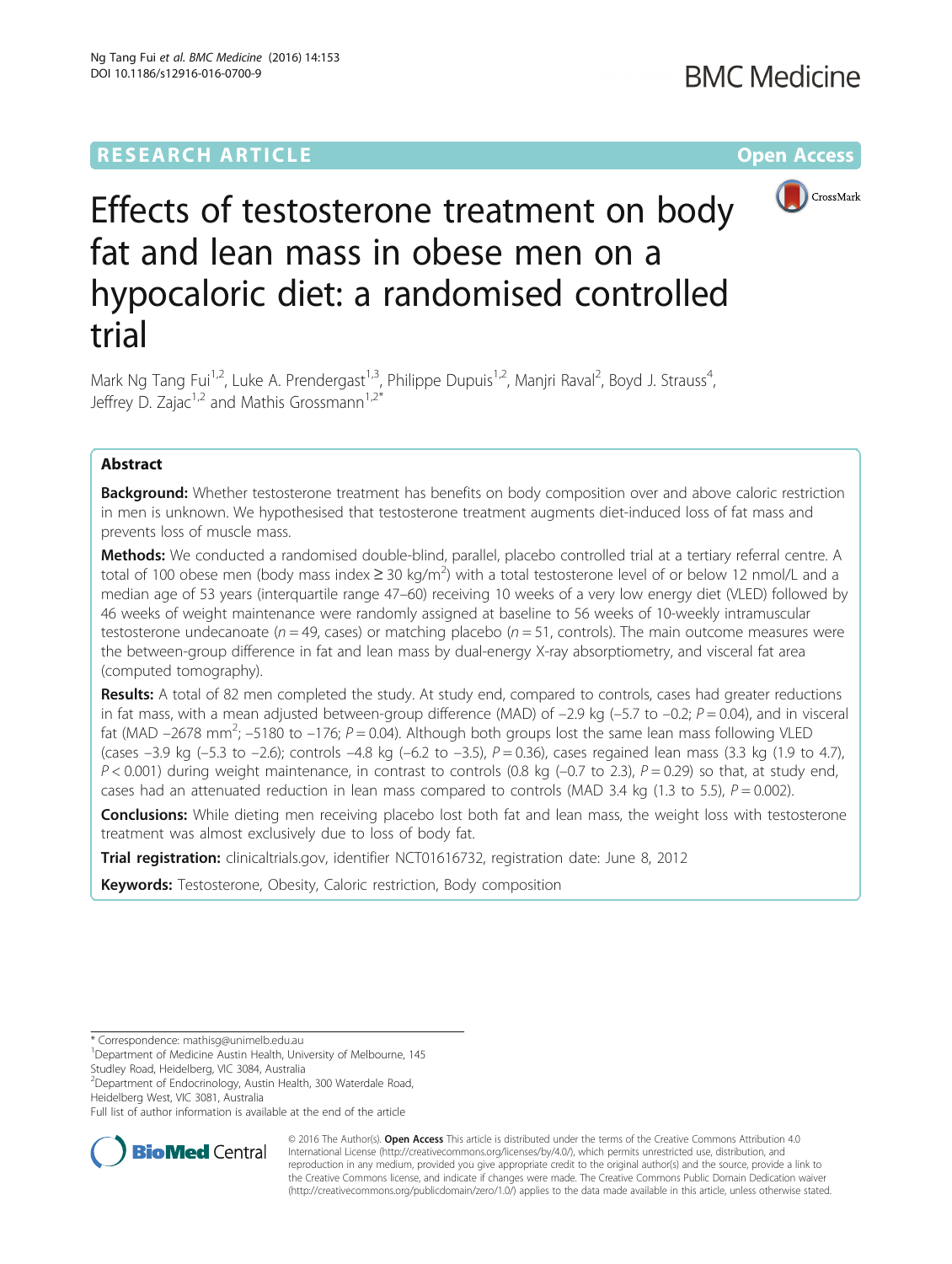# <span id="page-1-0"></span>Background

The obesity epidemic is associated with adverse health outcomes and high socioeconomic costs. Modest weight loss provides important health benefits, but successful weight loss is difficult to achieve and maintain. Although most studies testing interventions for obesity focus on body weight, excess body fat is considered responsible for most obesity-associated health risks and associated with increased mortality independent of body mass index (BMI) [\[1](#page-9-0)]. Adiposity contributes to loss of muscle mass and function, with sarcopenia increasing insulin resistance, a self-perpetuating phenotype termed "sarcopenic obesity" [[2\]](#page-9-0). Therefore, the benefit of energy restriction may be limited by loss of lean body mass [\[2](#page-9-0)].

In men, obesity is the single most important factor associated with low testosterone, overriding the effects of age and comorbidities [[3\]](#page-9-0). Obese men have 30 % lower total testosterone (TT) levels compared to lean men [[3\]](#page-9-0), and 40 % have levels lower than 12 nmol/L [[3\]](#page-9-0), the lower limit reported for healthy young men [[4\]](#page-9-0). This reduction in total testosterone levels is in part due to the obesity-associated lowering in sex hormone binding globulin (SHBG). However, especially with more marked obesity, free testosterone levels are also reduced due to adiposity-associated suppression of the gonadal axis at the hypothalamic level. While the exact mechanisms are not fully understood, experimental studies in humans suggest that fat-derived adipokines and pro-inflammatory mediators may play a role in this central gonadal axis suppression [[5\]](#page-9-0). In addition, preclinical evidence has shown that testosterone deficiency promotes adipose tissue accumulation but reduces myogenesis via an androgen receptor mediated pathway [[6\]](#page-9-0). This bidirectional relationship between lowered testosterone and obesity is supported by clinical studies – weight loss increases testosterone proportionally to weight loss [[7](#page-9-0)] and testosterone treatment reduces body fat [\[8](#page-9-0)].

Whether testosterone treatment augments fat loss additive to caloric restriction or prevents diet-associated loss of muscle mass is unknown. We conducted a randomised clinical trial in obese men with low to low-normal total testosterone to test the hypothesis that, following diet-induced loss of fat mass, testosterone treatment will prevent fat regain but maintain lean mass.

# Methods

# Study design

This 56-week, randomised, double-blind, placebo controlled trial (RCT) (ClinicalTrials.gov NCT01616732) was conducted at a tertiary referral centre (Austin Health, Melbourne, Australia). The study was approved by the Human Research Ethics Committee, Austin Health (HREC 2012/04495).

#### Participants

Adult men aged 18–70 years recruited from the local community via print, radio and television advertisements were eligible to participate if they were obese  $(BMI \ge 30 \text{ kg/m}^2)$  and had two TT levels of or below 12 nmol/L measured in the morning in the fasting state at least one week apart. Exclusion criteria were pathological androgen deficiency due to pituitary or testicular disease, testosterone treatment during the previous 12 months, prostate disease, cancer, haematocrit above 50 %, symptomatic ischaemic heart disease, cardiovascular event in preceding 12 months, congestive cardiac failure above NYHA Class I, blood pressure above 160/100 mm Hg despite antihypertensives, uncontrolled obstructive sleep apnoea, chronic kidney disease (estimated glomerular filtration rate < 40 mL/min), use of weight-altering medications including insulin and glucagon-like peptide 1-agonists, previous very low energy diet (VLED) failure, bariatric surgery, major depression, recreational drug use, and alcohol dependence. Each participant provided written informed consent prior to inclusion in the study.

#### Randomisation and masking

Subjects were randomly assigned in a concealed 1:1 allocation to either testosterone or placebo using a block of size four with equal probability to the two treatments within four strata accounting for BMI ( $\leq$  or > 37 kg/m<sup>2</sup>) and age  $(≤ or > 60 years)$ . The randomization sequence was generated by an independent statistician and implemented by the Austin Health clinical trials pharmacists. Participants, trial investigators and pharmacists were blinded to treatment allocation.

#### Procedures

Men received either 1000 mg testosterone undecanoate (the standard ampoule strength in Australia) or visually identical placebo in oily base by deep intramuscular buttock injection at weeks 0 and 6 (manufacturerrecommended loading dose), and 10-weekly thereafter at weeks 16, 26, 36 and 46. The 10-weekly interval, in line with the manufacturer's recommendations (10–14 weeks), was chosen to ensure therapeutic trough levels of 10– 15 nmol/L [\[9](#page-9-0)] in obese men. Trough levels represent the therapeutic target immediately prior to the next dose and are lower than steady state targets (e.g. 13.9–24.3 nmol/L) recommended for topical treatment [\[10](#page-9-0)].

During weeks 1 to 8 subjects were instructed to replace all of their three principal daily meals with a VLED formulation (Optifast® VLED, Nestle, Australia) providing 640 kcal per day and two cups of low-starch vegetables. During weeks 9–10, subjects weaned their VLED and ordinary foods were gradually reintroduced. After 10 weeks, subjects had completely ceased the VLED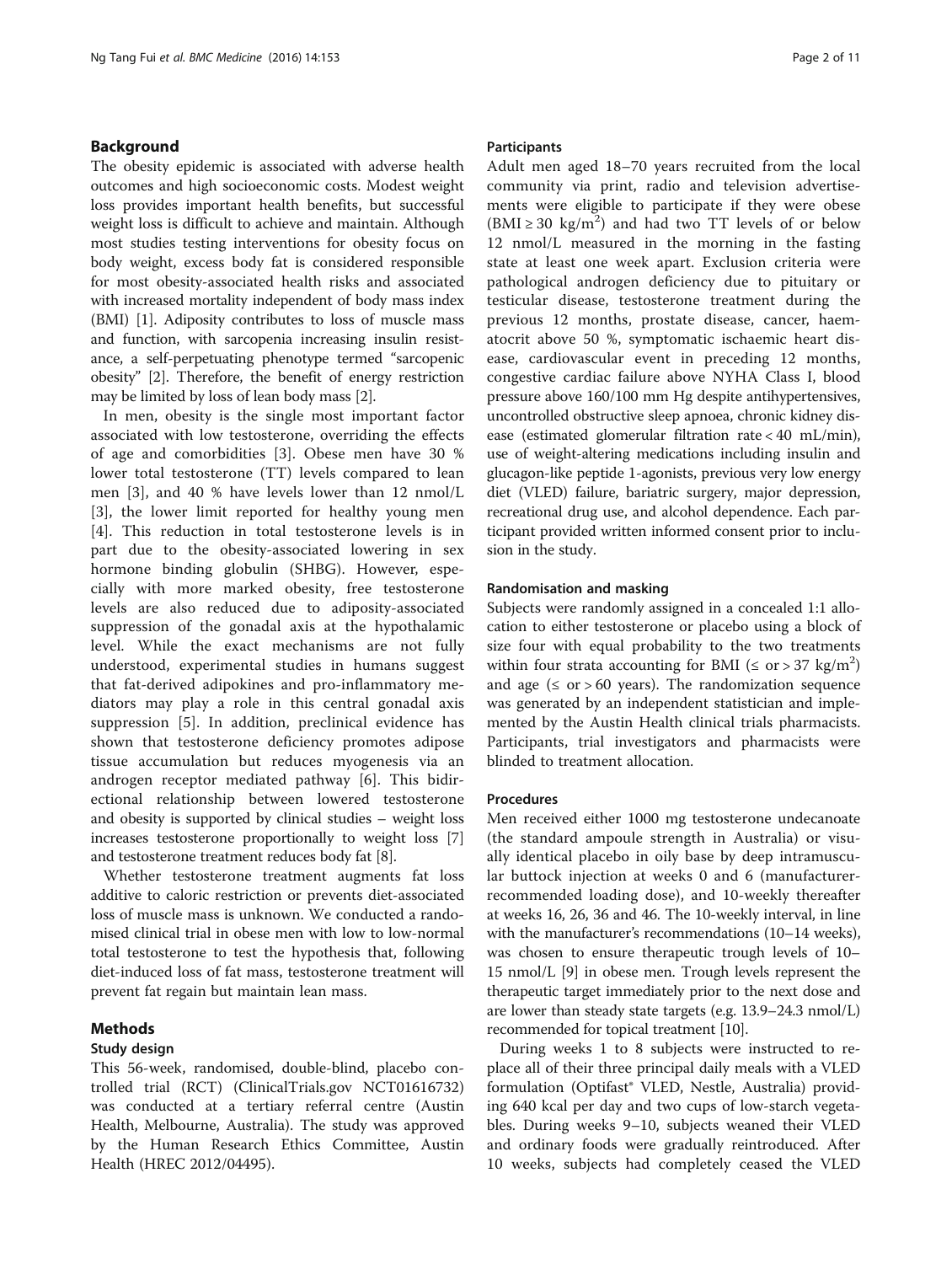and were instructed to follow an energy-restricted diet based on the Australian Commonwealth Scientific and Industrial Research Organisation Total Wellbeing diet (1350 kcal/d) for the remaining 46 study weeks aimed at preventing weight regain [[11](#page-9-0)]. Subjects underwent weighing and individual counselling at every visit and were provided with written information to ensure dietary compliance. Subjects were advised to perform at least 30 minutes of moderate-intensity exercise each day and completed exercise questionnaires and accelerometer testing (at weeks 0, 10 and 56), with feedback given, to reinforce and encourage participation in exercise.

#### Schedule of assessment and measurements

Subjects underwent long assessments at weeks 0, 10 and 56, including clinical assessment, physical function tests, accelerometer fitting (worn 7 days), questionnaires, fasting morning blood tests, dual-energy X-ray absorptiometry (DXA) scan for body composition and abdominal computed tomography (CT) scans for visceral fat, and short assessments (weeks 2, 4, 6, 16, 26, 36 and 46) for clinical assessment and to ensure dietary compliance. Adherence to the diet was estimated by measuring body weight at each study visit, with individualised feedback given.

### Sex steroid measurements

All blood samples were drawn in the morning (8–10 am), in the fasted state. Because liquid chromatographytandem mass spectroscopy (LCMS/MS) was not available for routine clinical use, TT was initially measured by electrochemiluminescence immunoassay used at the study hospital for routine clinical care (Roche Cobas C8000, Roche Diagnostics, Rotkreuz, Switzerland). The Austin Health intra-assay coefficient of variability (CV) was 6.9 % at 4.3 nmol/L and 5 % at 37.5 nmol/L. To confirm lowered levels, baseline TT was re-measured at study completion by validated LCMS/MS [\[12](#page-9-0)] from frozen baseline samples stored at –80 °C. SHBG was measured by electrochemiluminescence immunoassay (Roche Cobas C8000), Austin intra-assay CV of 3.4 % at 44 nmol/L. Free testosterone was calculated according to Vermeulen [[13\]](#page-9-0).

Metabolic parameters (fasting lipid profile, HbA1c, fasting glucose and c-peptide levels) and safety parameters (haemoglobin, haematocrit and prostate-specific antigen (PSA)) were measured at the study hospital with assay technology used for routine clinical care as described [[14\]](#page-9-0).

An independent investigator reviewed week 26 safety parameters for pre-defined withdrawal criteria: haemoglobin > 180 g/L, haematocrit > 0.54 or  $PSA > 5.5 \mu g/L$ .

Body composition including appendicular lean mass  $(ALM)$  corrected for height squared  $(ALM/height<sup>2</sup>)$  was

measured by DXA (DXA Prodigy, Version 13.60; GE Lunar, Madison, WI, USA). Visceral fat was quantified from single axial CT images at the L4-5 intervertebral disc space using SliceOmatic (version 4.2; Tomovision, Montreal, Canada) by a blinded investigator (MR) with an intra-observer CV of 0.56 %. Step counts, physical and sedentary activity over 7 consecutive days were measured using the GT3x accelerometer (ActiGraph, Pensacola, FL, USA). Physical performance was assessed at weeks 0, 10 and 56 by four tests performed in duplicate and scored as the sum of the fastest times for each test in seconds: a 15 m rapid walking test, a 3 m up-and-go test, stair climbing and stair descending with a weighted vest. Handgrip was measured in the dominant hand using a hand-held medical dynamometer (Jamar 5030J1, Sammons Preston, Bolingbrook, IL, USA).

### **Outcomes**

The primary outcome measure was the difference in fat mass between testosterone- and placebo-treated men at study end (56 weeks) by DXA. Other main outcome measures included change in lean mass (DXA), visceral abdominal tissue (CT) and body weight. Further outcome measures included anthropometric measurements, handgrip, physical function, physical activity and metabolic parameters.

#### Statistical analysis

The power analysis for this study was based on the effect of testosterone undecanoate on fat mass reduction of 5.6 kg reported in a previous RCT [[15\]](#page-9-0). Given that previous studies have shown that dieting leads to loss of fat mass, we expected that the placebo group would retain some degree of fat loss by the end of the study. We therefore proposed a fat mass difference of 10 % and common standard deviation of 15.49, requiring a total of 49 subjects to achieve 90 % power for a two-sample ttest comparing mean percentage fat mass loss between the two groups. To account for a 50 % attrition rate, 100 subjects were required.

Repeated measures of main outcome continuous data were analysed using linear mixed models (LMEs) with random intercepts to account for within-individual correlation over time. LME random effect and residual normality assumptions were checked and resulted in no noteworthy violations. Restricted maximum likelihood estimates were used and the LME model covariates included factor variables 'weeks' and 'treatment' and were further adjusted for baseline testosterone and age. An intention-to-treat analysis was also carried out where the outcome measures for study dropouts were returned to baseline. Together with the LME analysis of the raw data, the LME return-to-baseline analysis provides protection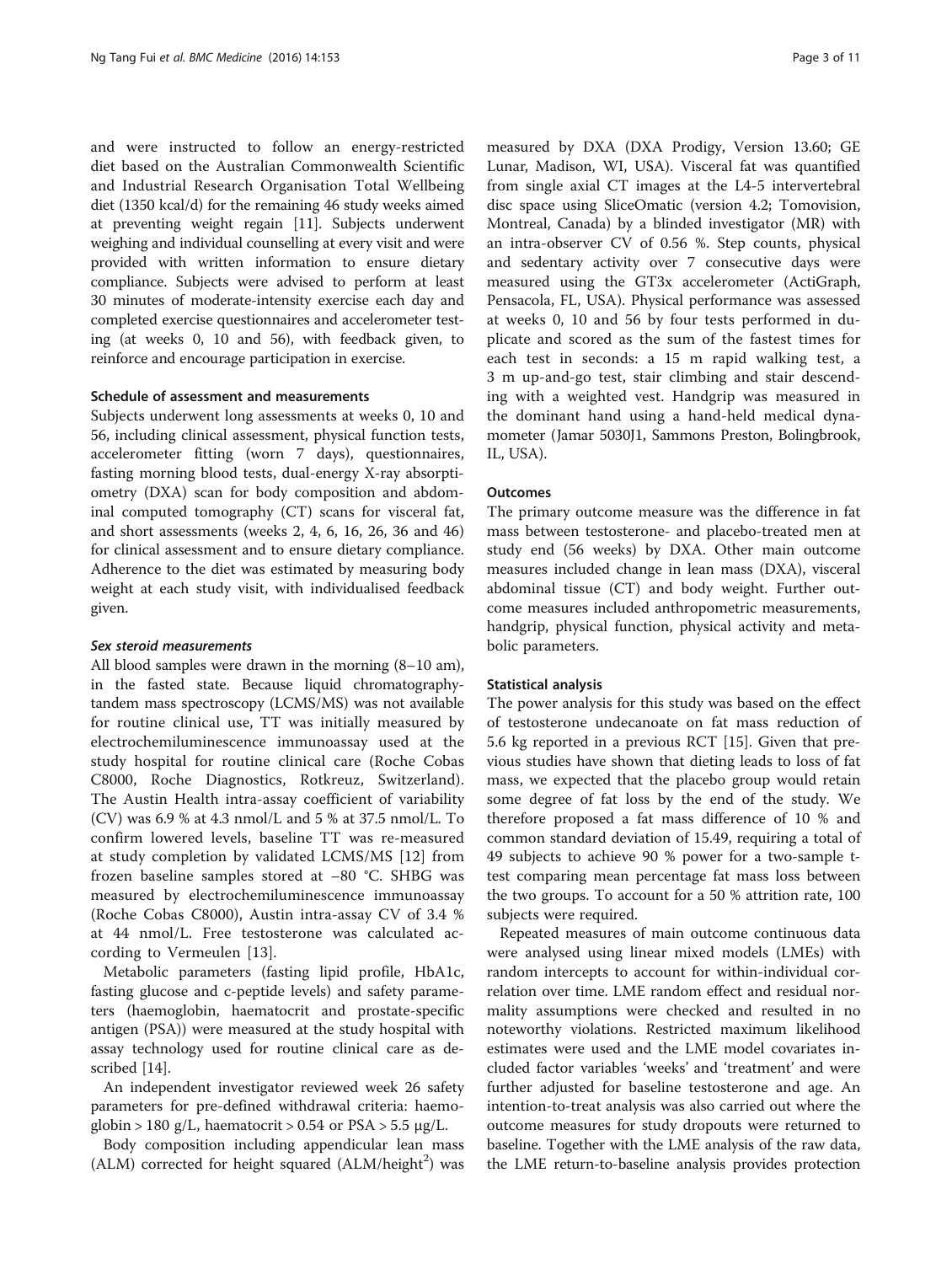against biases introduced due to missing data. Data shown are mean and 95 % confidence interval (CI). The mean adjusted difference (MAD) plus 95 % CI refers to the difference between groups of mean change in the main outcome measures over time.

Separate models with similar characteristics were used to assess other outcome data and safety variables. To compare repeated measurements of variables within groups between two time points, the t-test was used. Data shown are mean and 95 % CI. All tests were twotailed with  $P < 0.05$  denoting statistical significance. No adjustments were made for multiple comparisons on other variables. Comparison of baseline characteristics was based on the t-test or  $\chi^2$  test in case of categorical variables. In the case of low numbers, the Fisher exact test was used. Data shown are mean (standard deviation) or median (interquartile range), based on normality testing, using the Kolmogorov-Smirnov test with Lilliefors correction. All analyses of means were complemented with Wilcoxon non-parametric tests. Similar results were found so the results were not reported. Analyses were conducted using R version 3.01 and SPSS version 22 (SPSS Inc., Chicago, IL).

The wider variation and influence of few strong responders observed in the main outcome of fat mass, typical for obesity trials, was addressed in a sensitivity analysis using a robust mixed linear model, as implemented by the r package robustlmm [\[16](#page-9-0)]. This model corrects for natural heteroskedasticity and the potential influence of exceptional responders by introducing a weighing algorithm and Design Adaptive Scale estimate according to Koller [\[16](#page-9-0)], which is less sensitive to outliers in data than the squared error loss.

# Results

# Study subjects

Between April 2013 and October 2014, we assessed 584 men for eligibility. Of these, 264 men proceeded to screening investigations and 164 were ineligible, chiefly due to a TT level above [1](#page-4-0)2 nmol/L  $(n = 158)$  (Fig. 1). The remaining 100 men were randomised to testosterone ( $n = 49$ , cases) or placebo ( $n = 51$ , controls); 82 men completed the trial, of which 44/49 (90 %) were cases and 38/51 (75 %) controls ( $P = 0.099$ ). The most common reason for non-completion was failure to attend visits (cases  $=$  3, controls  $=$  12).

Baseline characteristics were comparable between the groups (Table [1\)](#page-5-0). By study end, trough TT increased to 14.1 nmol/L (recommended trough range 10–15 nmol/L) in cases and 10.0 nmol/L in controls, both  $P < 0.05$ compared to baseline and significantly different between groups ( $P < 0.001$ ), with similar changes in calculated free testosterone. Luteinising hormone levels decreased from 4.5–0.4 IU/L in cases, but remained unchanged in controls  $(4.2-4.2 \text{ IU/L}; P < 0.001 \text{ between}$ groups) (Additional file [1](#page-8-0): Figure S1).

#### Change in main outcome measures

At the end of the 10-week VLED phase, both cases  $(-12.0 \text{ kg}; -14.5 \text{ to } -9.5)$  and controls  $(-13.5 \text{ kg}; -16.0 \text{ to }$ –11.0) lost the same body weight, with no difference in body composition (Table [2](#page-6-0)).

Following resumption of normal foods as part of an energy restricted diet shown to prevent weight regain, from week 10 onwards for a further 46 weeks, body weights remained largely stable from week 10 until study end (week 56) (Additional file [1](#page-8-0): Figure S2). In particular, men receiving testosterone maintained weight loss  $(P = 0.62)$ , while there was weight regain in the placebo group ( $P = 0.06$ ). At study end, cases had, compared to baseline, lost significantly more fat mass (MAD –2.9 kg (–5.7 to –0.2),  $P = 0.04$ ), fat mass percentage (MAD  $-2.8 \% (-4.6 \text{ to } -1.0), P = 0.003$ ) and visceral fat (MAD  $-2678$  mm<sup>2</sup> ( $-5180$  to  $-176$ ),  $P = 0.04$ ), whilst regaining diet-induced loss of lean mass (MAD 3.4 kg  $(1.3-5.5)$ ,  $P = 0.002$ ) (Table [2](#page-6-0)). During weeks 10–56, loss of fat mass percentage was greater in cases than in controls (MAD  $-2.1$  %  $(-3.9)$ to  $-0.2$ ),  $P = 0.03$ ).

As the combined lean and fat mass lost in controls was similar to the amount of fat mass lost in the cases, the difference in body weight change at study end was no different between groups (MAD –0.5 kg (–4.3 to 3.3),  $P = 0.80$ ) (Table [2](#page-6-0)). Age, baseline TT, luteinising hormone and SHBG levels were all not predictive of changes in body composition after 56 weeks in the trial. Further, baseline fat mass did not interact with the changes in body composition. In addition, adjustment for physical activity did not alter the findings.

# Other outcomes

Compared to controls, cases retained higher ALM/ height<sup>2</sup> (0.45,  $P < 0.001$ ) (Table [3\)](#page-7-0). Cases had a significant increase in handgrip strength compared to placebo (3.6 kg,  $P = 0.03$ ). Both groups increased their daily step counts ( $P < 0.01$ ) and activity levels ( $P < 0.05$ ) at 10 weeks. At study end, daily step count was increased significantly in cases by 931 steps  $(P = 0.03)$ , as was percentage of daily non-sedentary time (+1.5 %,  $P = 0.03$ ). This was due to spending less time in sedentary and more time in light activity  $(P = 0.016)$ . No significant changes in either outcome were observed in controls nor between groups at study end (Table [3](#page-7-0)). Both groups improved on physical performance testing but there was no difference between groups at study end. Similarly, both groups had improvements in metabolic parameters without between-group differences (Table [3](#page-7-0)).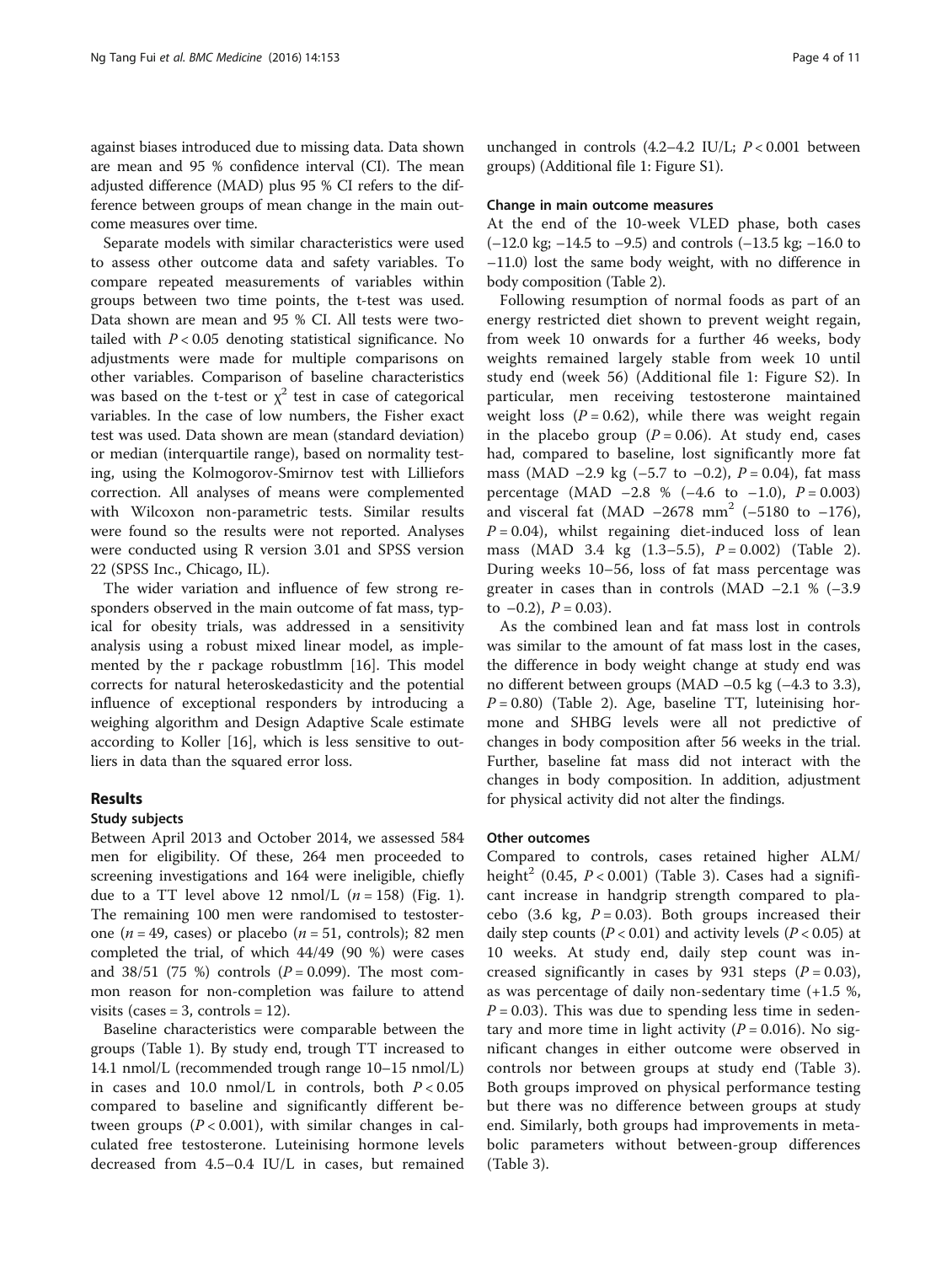<span id="page-4-0"></span>

### Sensitivity analyses

Outcomes were unchanged after imputation of missing values using an intention-to-treat analysis and return-tobaseline for missing data (Additional file [1:](#page-8-0) Table S1; MAD for fat mass  $(-3.3 \text{ kg}, P = 0.014)$ , visceral abdominal tissue  $(-3223 \text{ mm}^2, P = 0.007)$  and for lean mass (2.3 kg,  $P = 0.015$ )). Similar findings were also found using non-parametric tests.

In an additional sensitivity analysis, when re-analysed with a robust linear mixed model (see [Methods](#page-1-0)), the main outcome fat loss after 56 weeks was more pronounced in the testosterone group, compared to the placebo group  $(-4.1 \text{ kg } (-5.6 \text{ to } -2.7), P < 0.01)$ .

Compared to participants completing the study  $(n = 81)$ , non-completers ( $n = 19$ ) lost less body weight (-8.2 kg)  $(-12.1 \text{ to } -6.2) \text{ vs. } -13.4 (-17.2 \text{ to } -9.9), P = 0.027)$ , and less fat mass  $(-5.2 \text{ kg } (-7.2 \text{ to } -3.7) \text{ vs. } -8.1 (-10.7 \text{ to } -4.9),$  $P = 0.009$ ) at week 10, the end of the VLED phase. Similar findings were also observed if non-completers in the placebo group were analysed separately (data not shown).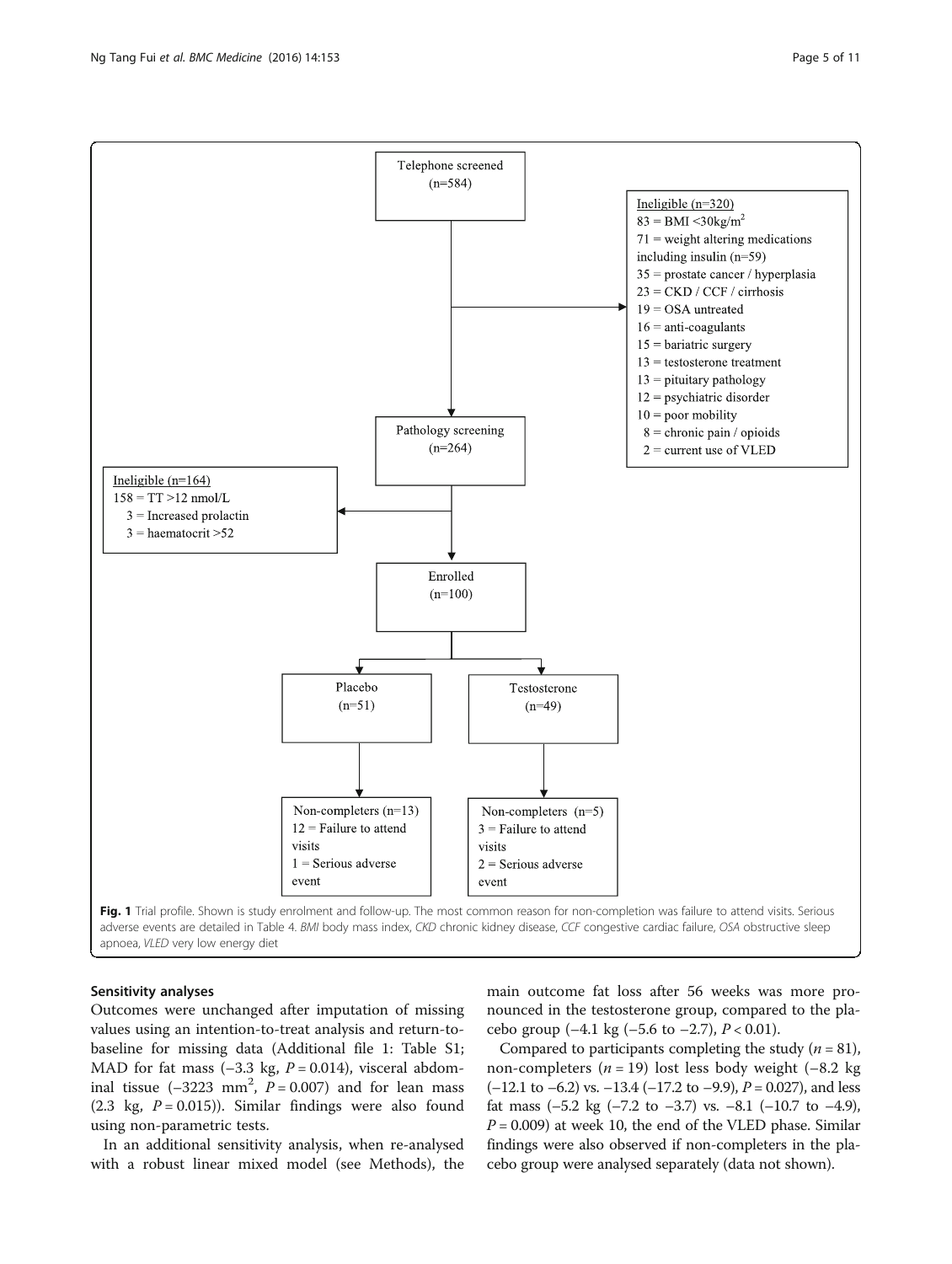<span id="page-5-0"></span>

|              | <b>Table 1</b> Baseline characteristics of randomly assigned study |  |  |
|--------------|--------------------------------------------------------------------|--|--|
| participants |                                                                    |  |  |

|                                             | Testosterone group<br>$(n = 49)$ | Placebo group<br>$(n = 51)$ | P value |
|---------------------------------------------|----------------------------------|-----------------------------|---------|
| Age, years                                  | 54.3 (47.3-59.8)                 | 52.8 (47.6-60.1)            | 0.93    |
| Weight, kg                                  | 118.3 (15.7)                     | 120.7 (19.6)                | 0.51    |
| BMI, $\text{kg/m}^2$                        | 37.5 (34.9-40.5)                 | 37.3 (34.7-41.6)            | 0.60    |
| Waist circumference, cm                     | 124 (118-131)                    | 123 (117-136)               | 0.62    |
| SBP, mmHg                                   | 135 (14)                         | 130 (13)                    | 0.06    |
| DBP, mmHg                                   | 80 (78-88)                       | 80 (78–85)                  | 0.85    |
| Handgrip, kg                                | $44(41-50)$                      | 46 (40-55)                  | 0.65    |
| Fat mass, kg                                | 44.3 (10.0)                      | 46.4 (10.6)                 | 0.30    |
| Fat mass, %                                 | 38.8 (33.5-42.3)                 | 38.9 (36.0-43.5)            | 0.208   |
| Lean mass, kg                               | 68.1 (7.3)                       | 67.4 (9.1)                  | 0.67    |
| ALM/height <sup>2</sup> , kg/m <sup>2</sup> | 9.7(1.0)                         | 9.6(0.8)                    | 0.35    |
| VAT area, mm <sup>2</sup>                   | 25,088 (8617)                    | 24,836 (9557)               | 0.89    |
| Ischemic heart disease <sup>a</sup>         | 6 (12.2 %)                       | 6 (11.8 %)                  | 0.94    |
| <b>Diabetes</b>                             | 10 (20.4 %)                      | 12 (23.5 %)                 | 0.71    |
| Metformin                                   | 3(6.1%                           | 3(5.9%                      | 0.96    |
| Statin use                                  | 14 (28.6 %)                      | 15 (29.4 %)                 | 1.0     |
| Steps per day                               | 6378 (4761-7543)                 | 6371 (4816-7440)            | 0.79    |
| Activity (%/day)                            | 14.2(5.7)                        | 13.5(4.5)                   | 0.49    |
| Physical performance test (sec)             | 36.2 (32.5-41.6)                 | 37.1 (33.1-40.5)            | 0.40    |
| TT, nmol/L, ECLIA                           | 8.2(2.5)                         | 8.4(2.3)                    | 0.65    |
| TT, nmol/L, LCMS/MS                         | 6.8(2.0)                         | 7.0(1.6)                    | 0.55    |
| cFT, pmol/L, ECLIA                          | 195 (58)                         | 208 (55)                    | 0.23    |
| cFT, pmol/L, LCMS/MS                        | 159 (46)                         | 172 (44)                    | 0.15    |
| SHBG, nmol/L                                | $25(18-31)$                      | $21(17-26)$                 | 0.17    |
| LH, IU/L                                    | $4.5(3.3-5.6)$                   | $4.2$ $(3.1 - 5.2)$         | 0.70    |
| Fasting glucose, mmol/L                     | $5.8(5.3-6.1)$                   | $5.8(5.4 - 6.4)$            | 0.72    |
| <b>HOMA-IR</b>                              | 3.3(1.0)                         | 3.6(1.1)                    | 0.27    |
| HbA1c, %                                    | $6.0$ (5.6-6.2)                  | $6.1$ (5.8-6.5)             | 0.23    |
| Total cholesterol, mmol/L                   | $5.1(4.3-5.6)$                   | $4.8(4.4 - 5.7)$            | 0.60    |
| LDL-c, mmol/L                               | 2.9(0.9)                         | 2.9(1.0)                    | 0.99    |
| HDL-c, mmol/L                               | $1.1(1.0-1.3)$                   | $1.2(1.0-1.3)$              | 0.58    |
| Triglycerides, mmol/L                       | $1.9(1.4-2.4)$                   | $1.7(1.2-2.5)$              | 0.38    |
| Haematocrit                                 | 0.43(0.02)                       | 0.44(0.02)                  | 0.003   |
| Haemoglobin, g/L                            | 148 (8)                          | 152 (9)                     | 0.014   |
| PSA, µg/L                                   | $0.7(0.5-1.1)$                   | $0.7$ $(0.5-1.2)$           | 0.79    |

Data are mean (SD), median (IQR) based on normality testing, using the Kolmogorov–Smirnov test with Lilliefors correction, or number (%). P values were calculated for the difference between groups using t-test, Wilcoxon Signed Ranks Test,  $\chi^2$  test, or Fisher exact test;  $P < 0.05$  was considered significant  $\frac{a_{\text{I}}}{2}$ <sup>a</sup>lschaemic heart disease denotes previous acute myocardial infarction, coronary artery bypass grafting, percutaneous transluminal coronary angioplasty BMI body mass index, DBP diastolic blood pressure, SBP systolic blood pressure, ALM appendicular lean mass, VAT visceral abdominal tissue, SHBG sex hormone binding globulin,  $TT$  testosterone,  $cFT$  calculated free testosterone, ECLIA electrochemiluminescence immunoassay, LCMS liquid chromatographytandem mass spectroscopy, LH luteinising hormone, HbA1c glycated haemoglobin, LDL-c low density lipoprotein cholesterol, HDL-c high density lipoprotein cholesterol, PSA Prostate-specific antigen

# Adverse events

There was no between-group difference in overall adverse events, or serious adverse events which were few (Table [4](#page-8-0)). One case had a rise in haemoglobin above the predetermined safety limit of above 180 g/L occurring at study end. Three men were withdrawn from the study due to PSA rise  $(cases = 1)$  and major cardiovascular events (cases = 1, controls = 1).

# **Discussion**

The major novel findings of this RCT are that, among obese men with low to low-normal testosterone submitted to a weight loss program, testosterone treatment decreased total fat mass and visceral adipose tissue, and protected against loss of total and appendicular lean mass. At the end of the initial 10-week VLED phase, while men lost substantial amounts of weight similar to previous successful VLED studies [\[11\]](#page-9-0), there were no differences in weight loss or body composition changes between the two groups. However, differences emerged in the weight maintenance phase, during which men receiving testosterone maintained weight loss  $(P = 0.62)$ , while there was marginal weight regain in the placebo group ( $P = 0.06$ ). At study end, there were marked differences in body composition between groups, and men receiving testosterone had greater reductions of fat mass  $(-2.9 \text{ kg})$  and visceral fat area  $(-2678 \text{ mm}^2)$  compared to placebo. After the VLED phase, men receiving testosterone regained lean mass (3.3 kg,  $P < 0.001$ ) in contrast to placebo (0.8 kg,  $P = 0.29$ ), so that at study end, lean mass was 3.4 kg higher in testosterone-treated men. Overall, our results indicate that, compared to men receiving placebo who lose both fat and muscle mass during diet, testosterone treatment shifts this weight loss to almost exclusive fat mass loss.

Our trial has several strengths distinguishing it from previous testosterone trials, most importantly, the successful implementation of a rigorous weight loss program and the exclusive focus on men with established obesity. By contrast, previous RCTs examining the effects of testosterone on body composition recently meta-analysed [[8\]](#page-9-0) were neither designed for weight loss nor had obesity as a selection criterion. Moreover, only a few studies, not all placebo controlled, have combined testosterone treatment with lifestyle measures. A recent meta-analysis of these studies [\[17\]](#page-9-0) suggested that testosterone treatment may have added benefits on body composition, consistent with our findings. We confirmed lowered baseline testosterone levels using LCMS/MS technology [[12\]](#page-9-0), used intramuscular testosterone eliminating compliance issues for a relatively long duration in a double-blind placebo controlled design, and attrition rate was relatively low. Compared to men completing the study, non-completers had lost less body weight and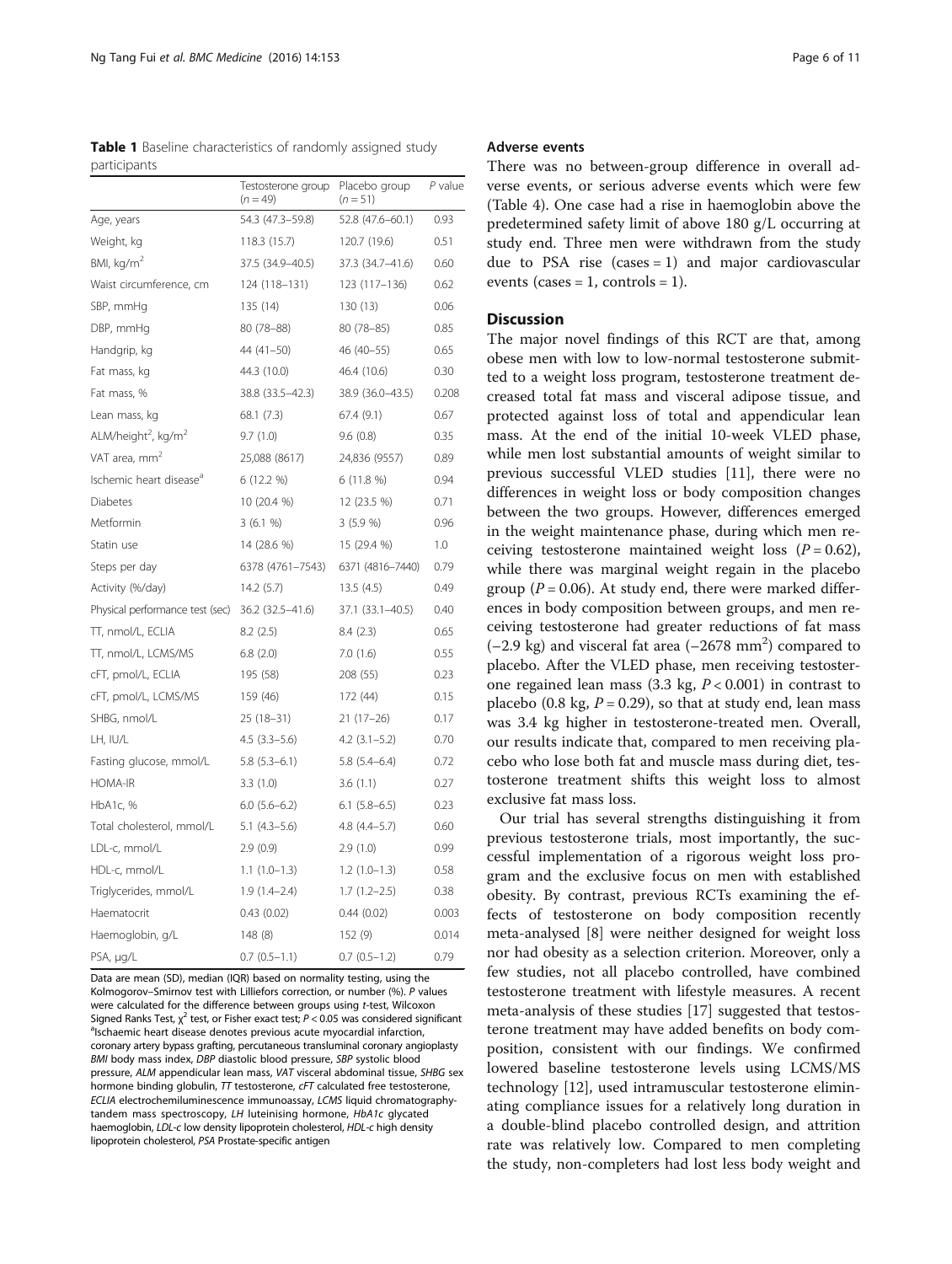<span id="page-6-0"></span>Table 2 Change in main outcomes compared to baseline within and between groups

| Fat mass, kg<br>$-7.9$ (-9.7 to $-6.1$ ) <sup>*</sup><br>$-7.5$ (-9.4 to $-5.7$ ) <sup>*</sup><br>Week 0-10<br>$-0.4$ ( $-3.0$ to 2.2)<br>$-9.4$ (-11.3 to $-7.5$ ) <sup>*</sup><br>$-6.5$ (-8.5 to $-4.5$ ) <sup>*</sup><br>Week 0-56<br>$-2.9$ ( $-5.7$ to $-0.2$ )<br>Fat mass, %<br>$-3.8$ (-4.9 to $-2.6$ ) <sup>*</sup><br>$-3.0$ (-4.3 to $-1.8$ ) <sup>*</sup><br>Week 0-10<br>$-0.7$ ( $-2.4$ to 1.0)<br>$-5.7$ (-6.9 to $-4.5$ ) <sup>*</sup><br>$-2.9$ (-4.3 to $-1.6$ ) <sup>*</sup><br>Week 0-56<br>$-2.8$ ( $-4.6$ to $-1.0$ ) | $P$ value $b$ |
|----------------------------------------------------------------------------------------------------------------------------------------------------------------------------------------------------------------------------------------------------------------------------------------------------------------------------------------------------------------------------------------------------------------------------------------------------------------------------------------------------------------------------------------------|---------------|
|                                                                                                                                                                                                                                                                                                                                                                                                                                                                                                                                              |               |
|                                                                                                                                                                                                                                                                                                                                                                                                                                                                                                                                              | 0.78          |
|                                                                                                                                                                                                                                                                                                                                                                                                                                                                                                                                              | 0.04          |
|                                                                                                                                                                                                                                                                                                                                                                                                                                                                                                                                              |               |
|                                                                                                                                                                                                                                                                                                                                                                                                                                                                                                                                              | 0.40          |
|                                                                                                                                                                                                                                                                                                                                                                                                                                                                                                                                              | 0.003         |
| Lean mass, kg                                                                                                                                                                                                                                                                                                                                                                                                                                                                                                                                |               |
| $-3.9$ (-5.3 to $-2.6$ ) <sup>*</sup><br>$-4.8$ (-6.2 to $-3.5$ ) <sup>*</sup><br>Week 0-10<br>$0.9$ (-1.0 to 2.8)                                                                                                                                                                                                                                                                                                                                                                                                                           | 0.36          |
| $-4.0$ (-5.5 to $-2.5$ ) <sup>*</sup><br>Week 0-56<br>$-0.6$ ( $-2.0$ to 0.8)<br>$3.4$ (1.3 to 5.5)                                                                                                                                                                                                                                                                                                                                                                                                                                          | 0.002         |
| VAT area, mm <sup>2</sup>                                                                                                                                                                                                                                                                                                                                                                                                                                                                                                                    |               |
| $-7688$ (-9333 to -6044) <sup>*</sup><br>$-6590$ (-8267 to $-4912$ ) <sup>*</sup><br>Week 0-10<br>$-1099$ ( $-3448$ to 1251)                                                                                                                                                                                                                                                                                                                                                                                                                 | 0.36          |
| $-7223$ (-8921 to $-5526$ ) <sup>*</sup><br>$-4545$ (-6383 to -2708) <sup>*</sup><br>Week 0-56<br>$-2678$ ( $-5180$ to $-176$ )                                                                                                                                                                                                                                                                                                                                                                                                              | 0.04          |
| Body weight, kg                                                                                                                                                                                                                                                                                                                                                                                                                                                                                                                              |               |
| $-12.0$ (-14.5 to -9.5) <sup>*</sup><br>$-13.5$ (-16.0 to $-11.0$ ) <sup>*</sup><br>Week 0-10<br>$1.5$ (-2.0 to 5.1)                                                                                                                                                                                                                                                                                                                                                                                                                         | 0.40          |
| $-11.4$ (-13.9 to $-8.8$ ) <sup>*</sup><br>$-10.9$ (-13.6 to $-8.1$ ) <sup>*</sup><br>Week 0-56<br>$-0.5$ ( $-4.3$ to 3.3)                                                                                                                                                                                                                                                                                                                                                                                                                   | 0.80          |

Data are mean (95 % CI)

a Difference between groups (mean adjusted difference) refers to the change over time across groups (linear mixed effects model)

<sup>b</sup>P value refers to the overall significance of the change between groups during follow-up<br>\*P < 0.05 within group

 $\tau$ <sup> $\tau$ </sup> $P$  < 0.05 within group

VAT visceral abdominal tissue

less fat mass at the end of the VLED phase of the study. Therefore, if anything, this would be expected to underestimate the benefits of testosterone treatment, especially as the drop-out rate was higher among men assigned to placebo compared to testosterone treatment.

Although it may be expected that the effects of testosterone treatment are attenuated in the context of a rigorous weight loss program, the reduction of fat mass observed here compares favourably with the 1.6–2.0 kg reduction reported in meta-analyses of RCTs not incorporating weight loss measures [\[18](#page-9-0), [19](#page-9-0)]. This may be because we focused on obese men with a confirmed low testosterone receiving effective testosterone treatment. This may also explain the robust increase in lean mass of 3.4 kg, compared to 1.6–2.7 kg in previous metaanalyses [[18, 19](#page-9-0)]. Testosterone treatment did not prevent the loss of lean mass during the 10-week VLED suggesting that testosterone treatment lacks anabolic actions during acute severe caloric restriction. However, 10 weeks of treatment may be too short to manifest changes in body composition, since testosteronemediated changes in lean mass are evident only after several months [[18](#page-9-0), [19](#page-9-0)].

Testosterone treatment significantly reduced the metabolically important visceral fat even in the context of a weight loss program. Previous RCTs of testosterone therapy, while not incorporating a weight loss program, did not find a consistent reduction in visceral fat [[14, 15, 20, 21](#page-9-0)], most likely because of small trial size [[15\]](#page-9-0), use of oral testosterone therapy [[20\]](#page-9-0), or less precise methodology to quantify visceral adipose tissue [\[20](#page-9-0)]. None of these RCTs specifically targeted obese men.

Interestingly, the differences in body composition were evident despite the modest increase in endogenous testosterone levels in placebo-treated men similar to previous weight loss studies [\[22](#page-9-0)]. Indeed, this increase by 2.9 nmol/L in TT and 30.3 pmol/L in free testosterone with 10.8 % weight loss was very similar to that reported in a meta-analysis of low caloric diet studies [[23](#page-9-0)]. Thus, the endogenous rise in testosterone subsequent to diet appears not to be sufficient to prevent diet-associated loss of lean mass.

What are the potential mechanisms by which testosterone treatment leads to these changes in body composition? Testosterone, via androgen receptor signalling, inhibits stem cell differentiation into adipocytes and favours myogenesis [[6\]](#page-9-0). Androgen receptor signalling in mature adipocytes promotes lipolysis [\[24](#page-10-0)] and activates anabolic pathways in myocytes [[25](#page-10-0)]. The effect on fat mass may also be mediated by aromatisation to estradiol [[26\]](#page-10-0). Testosterone may also have motivational effects leading to increased physical activity; in RCTs, testosterone treatment reduces fatigue and inertia [[27\]](#page-10-0), and androgen-deficient mice have decreased voluntary activity [[28\]](#page-10-0). We advised subjects to perform at least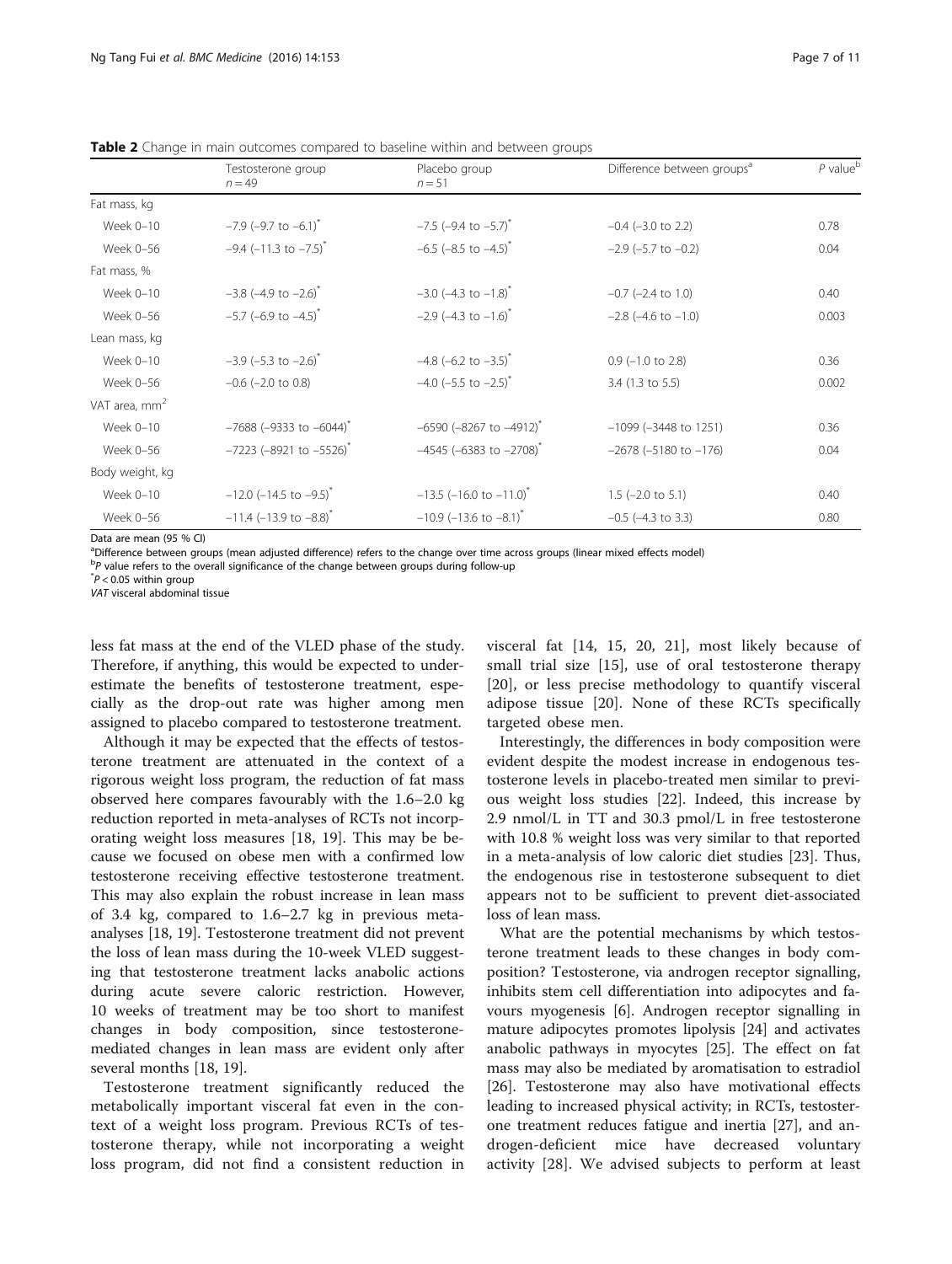|                                             | Testosterone group<br>$n = 49$        | Placebo group<br>$n = 51$                      | Between group               | $P$ value <sup>a</sup> |
|---------------------------------------------|---------------------------------------|------------------------------------------------|-----------------------------|------------------------|
| BMI, kg/m <sup>2</sup>                      | $-3.7$ * (-4.7 to $-2.7$ )            | $-3.6$ <sup>*</sup> (-4.8 to -2.3)             | $-0.1$ ( $-1.7$ to $1.4$ )  | 0.85                   |
| Waist circumference, cm                     | $-11^{*}$ (-14 to -8)                 | $-8$ <sup>*</sup> (-12 to -5)                  | $-3$ ( $-7$ to 2)           | 0.21                   |
| SBP, mmHg                                   | $-1$ (-6 to 3)                        | $-1$ (-6 to 3)                                 | $0 (-6 to 6)$               | 0.94                   |
| DBP, mmHg                                   | $0 (-3 to 3)$                         | $-1$ (-4 to 2)                                 | $1 (-3 to 5)$               | 0.62                   |
| Handgrip, kg                                | $1.7$ (-0.5 to 3.8)                   | $-1.9$ ( $-4.3$ to 0.5)                        | 3.6 (0.4 to 6.7)            | 0.03                   |
| ALM/height <sup>2</sup> , kg/m <sup>2</sup> | $0.12$ (-0.02 to 0.26)                | $-0.33$ <sup>*</sup> ( $-0.50$ to $-0.15$ )    | 0.45 (0.22 to 0.67)         | < 0.001                |
| Step count per day                          | 931 <sup>*</sup> (116 to 1746)        | 606 (-186 to 1399)                             | 325 (-794 to 1443)          | 0.56                   |
| Activity, %/day                             | $1.5^*$ (0.1 to 2.9)                  | $0.7$ (-0.6 to 2.1)                            | $0.76$ (-1.2 to 2.7)        | 0.43                   |
| Physical function test, sec                 | $-3.1$ (-4.8 to $-1.5$ )              | $-2.7$ * (-4.1 to $-1.3$ )                     | $-0.4$ ( $-2.6$ to 1.7)     | 0.67                   |
| TT, nmol/L, ECLIA                           | $7.4$ (5.7 to 9.1)                    | $1.8^*$ (0.4 to 3.1)                           | 5.5 (3.4 to 7.7)            | < 0.001                |
| cFT, pmol/L, ECLIA                          | $49^{\circ}$ (37 to 60)               | $4 (-3 to 10)$                                 | 46 (32 to 59)               | < 0.001                |
| SHBG, nmol/L                                | $4^*$ (2 to 6)                        | $7^*$ (3 to 10)                                | $-3$ (-6.4 to 1.1)          | 0.16                   |
| LH, IU/L                                    | $-4.0$ ( $-4.7$ to $-3.4$ )           | $0.2$ (-0.5 to 1.0)                            | $-4.3$ ( $-5.2$ to $-3.3$ ) | < 0.001                |
| Fasting glucose, mmol/L                     | $-0.5$ ( $-0.8$ to $-0.25$ )          | $-0.3$ ( $-0.5$ to 0.0)                        | $-0.3$ ( $-0.6$ to 0.1)     | 0.19                   |
| <b>HOMA-IR</b>                              | $-0.8$ <sup>*</sup> (-1.1 to $-0.5$ ) | $-0.6$ <sup>*</sup> ( $-0.9$ to $-0.2$ )       | $-0.2$ ( $-0.7$ to 0.3)     | 0.38                   |
| HbA1c, %                                    | $-0.5$ * (-0.6 to -0.3)               | $-0.3$ <sup>*</sup> (-0.5 to -0.2)             | $-0.1$ ( $-0.3$ to 0.1)     | 0.19                   |
| Cholesterol, mmol/L                         | $-0.18$ ( $-0.4$ to 0.0)              | $0.0$ (-0.2 to 0.2)                            | $-0.19$ ( $-0.5$ to 0.1)    | 0.23                   |
| LDL-C, mmol/L                               | $-0.1$ ( $-0.3$ to 0.1)               | $-0.1$ ( $-0.3$ to 0.2)                        | $0.0$ (-0.3 to 0.3)         | 0.88                   |
| HDL-C, mmol/L                               | $0.1^*$ (0.1 to 0.2)                  | $0.1^*$ (0.0 to 0.2)                           | $0.0$ (-0.1 to 0.1)         | 0.66                   |
| Triglycerides, mmol/L                       | $-0.6$ ( $-0.9$ to $-0.4$ )           | $-0.4$ <sup>*</sup> ( $-0.6$ to $-0.1$ )       | $-0.3$ ( $-0.6$ to 0.1)     | 0.17                   |
| Haematocrit                                 | $0.04^*$ (0.03 to 0.05)               | $-0.005$ <sup>*</sup> ( $-0.009$ to $-0.001$ ) | $0.04$ (0.03 to 0.05)       | < 0.001                |
| Haemoglobin, g/L                            | $14^*$ (11 to 17)                     | $-2$ <sup>*</sup> (-3 to 0)                    | 15 (12 to 19)               | < 0.001                |
| PSA, µg/L                                   | $0.3^*$ (0.2 to 0.5)                  | $0.1^*$ (0.0 to 0.3)                           | $0.2$ (0.0 to 0.4)          | 0.10                   |

<span id="page-7-0"></span>Table 3 Other outcomes, change in outcome at study end from baseline

Shown are within- and between-group differences between baseline and study end

The data are mean (95 % CI).

<sup>a</sup>P value refers to difference between groups at study end<br>\*P < 0.05 versus baseline within group

 $P$  < 0.05 versus baseline within group

BMI body mass index, DBP diastolic blood pressure, SBP systolic blood pressure, ALM appendicular lean mass, VAT visceral abdominal tissue, SHBG sex hormone binding globulin, TT testosterone, cFT calculated free testosterone, ECLIA electrochemiluminescence immunoassay, LCMS liquid chromatography-tandem mass spectroscopy, LH luteinising hormone, HbA1c glycated haemoglobin, LDL-c low density lipoprotein cholesterol, HDL-c high density lipoprotein cholesterol, PSA Prostate-specific antigen

30-minutes of moderate-intensity exercise each day. Subjects completed exercise questionnaires and accelerometer testing, with feedback given, to reinforce and encourage participation in exercise. Both men receiving testosterone and placebo increased their activity during the weight loss phase. However, only men receiving testosterone ( $P = 0.03$ ) but not placebo ( $P = 0.28$ ) maintained increased activity levels at study end, suggesting that increased physical activity may have contributed to the observed changes in body composition in testosterone-treated men.

Supervised exercise programs may promote loss of fat mass and attenuate loss of muscle mass during weight loss, but are less effective than caloric restriction to achieve weight loss. Exercise interventions are not well characterised for obese men with low testosterone and require high volume interventions, which may be

difficult to achieve even in a dedicated RCT [\[29](#page-10-0)]. Only few studies have randomised obese men receiving caloric restriction to exercise programs. The effects of testosterone reported here compare favourably; systematic reviews have estimated that the addition of exercise to energy restriction increases the loss of fat mass by 1.6 kg [[30\]](#page-10-0) but does not fully protect against the loss of lean mass that occurs with diet, reducing this by 50 % [\[2](#page-9-0)]. In the Look Ahead study, men, despite assignment to an intensive lifestyle intervention, lost 2.5 kg of lean mass in the first study year [\[31](#page-10-0)].

Metabolic parameters, evidenced by decreases in HOMA-IR, HbA1c, triglycerides, and increases in HDL levels improved in both groups. Testosterone treatment had no added benefit, despite resulting in changes in body composition expected to be metabolically favourable. Our study was not designed to examine this outcome, and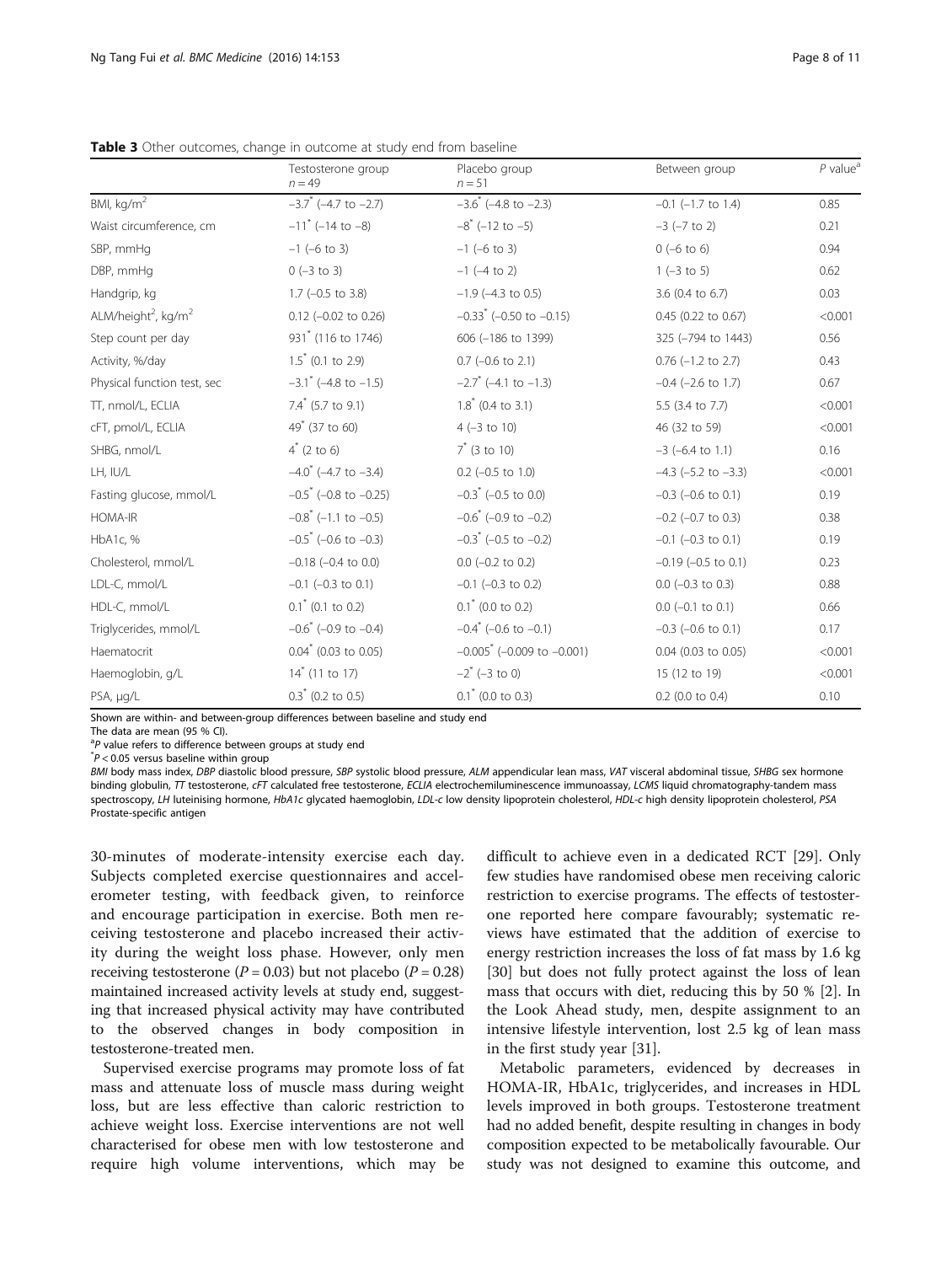<span id="page-8-0"></span>

|                                                         | Testosterone group<br>$n = 49$ | Placebo group<br>$n = 51$ |
|---------------------------------------------------------|--------------------------------|---------------------------|
| Overall                                                 |                                |                           |
| Any adverse event                                       | 10                             | 8                         |
| Withdrawal due to serious<br>adverse event <sup>a</sup> | $\mathcal{P}$                  |                           |
| Prostate                                                |                                |                           |
| Rise in prostate-specific antigen<br>by $> 1.0 \mu q/L$ | $5^*$                          | 0                         |
| Prostatitis                                             | 1                              | 0                         |
| Rise in haemoglobin to > 180 g/ $L^b$                   | 1                              | $\left( \right)$          |
| Cardiovascular                                          | 1                              |                           |
| Gastrointestinal                                        | 0                              | $\mathcal{P}$             |
| Dermatological                                          | $\mathcal{P}$                  | 4                         |
| Neurological                                            | $^{(1)}$                       |                           |

 $P = 0.02$ 

<sup>a</sup>A total of three men were withdrawn from the study: one man receiving testosterone experienced angina requiring coronary artery stent insertion, one man receiving testosterone had a rise in prostate-specific antigen above the pre-determined safety level (>5.5 μg/L) at week 26, one man receiving placebo experienced ventricular fibrillation and was resuscitated

<sup>b</sup>The rise in haemoglobin above the pre-determined safety level (>180 g/L) occurred at study end

men enrolled were relatively healthy, with a low proportion of men being diabetic or dyslipidaemic at baseline.

Consistent with previous studies, we observed a significant increase in haematocrit in testosterone-treated men. Overall, serious adverse events were few and not statistically different between groups, although this study was not powered to assess safety. Ten percent of the participants assigned to testosterone treatment had an increase of above  $1 \mu g/L$  in PSA during the study, similar to the 6 % among men allocated to testosterone in the recent testosterone trials [\[32](#page-10-0)]. However, the significance of this biochemical increase is uncertain, and although definitive long-term studies are lacking, the current evidence does not suggest that testosterone treatment leads to clinically meaningful adverse prostate outcomes.

Limitations include the enrolment of relatively healthy men motivated to lose weight subjected to a professionally administered diet and frequent monitoring. Despite preservation of lean mass, testosterone treatment, with the exception of increased grip strength, did not affect muscular performance. Previous studies have suggested that testosterone treatment improves physical performance primarily in frail, mobility-limited men [\[33, 34](#page-10-0)]. Although we did not include a supervised exercise program, exercise recommendations were reinforced at every visit, and men assigned to testosterone but not placebo, had increased activity levels. We selected participants based on a TT of less than 12 nmol/L to include

men with modestly reduced levels typical of the majority of obese men [\[3](#page-9-0)]. This allowed us to capture the large population in whom testosterone treatment (be it replacement or pharmacological) is more controversial than in men with more profound reductions in testosterone, or indeed with organic hypogonadism. While TT may reflect adaptation to obesity-associated lowering of SHBG, it is important to emphasize that 97 % of our study population had a baseline free testosterone (calculated from LCMS/MS total testosterone) of less than 243 pmol/L, the lower limit reported for healthy young men [\[4](#page-9-0)], and 89 % a level of less than 220 pmol/L, the cutoff for late onset hypogonadism [\[35\]](#page-10-0). While we did not find an added effect of testosterone treatment on dietinduced loss of body weight in this 56-week study, it is possible that the duration of our study was insufficient, given that a recent meta-analysis of observational studies has suggested that testosterone treatment may be associated with time-dependent weight loss that may only be evident after 2 years of treatment [\[36\]](#page-10-0). Finally, our study was not designed to examine cardio-metabolic outcomes.

# Conclusions

Among obese men with a low to low-normal testosterone typical for the majority of obese men, testosterone treatment augmented diet-induced loss of total fat and visceral fat mass, and preserved lean mass so that, in contrast to placebo-treated men who lost both lean and fat mass, diet-induced weight loss during testosterone treatment was almost exclusively due to the loss of body fat.

# Additional file

[Additional file 1: Table S1.](dx.doi.org/10.1186/s12916-016-0700-9) Change in main outcomes compared to baseline within and between groups analysed by intention to treat. Figure S1. Circulating testosterone and luteinising hormone levels in placebo- and testosterone-treated men. Shown are (median, IQR) circulating total testosterone (TT) (A), calculated free testosterone (B) and luteinising hormone (C) levels at the indicated time points during the trial in men receiving placebo or testosterone, respectively. Circulating testosterone levels at 26 and 56 weeks represent trough levels, which were in the therapeutic trough range (10–15 nmol/L for TT) in testosteronetreated men. By contrast, testosterone levels at week 10 were obtained 4 weeks after injection of the study drug and represent a 4-week post injection peak, which is higher than the recommended trough range. Figure S2. Body weights in placebo and testosterone treated men. Shown are mean (95 % CI) body weights in kilogram in placebo- (grey line) and testosterone-treated men from baseline to 56 weeks. (PDF 321 kb)

#### Abbreviations

ALM: Appendicular lean mass; BMI: Body mass index; cFT: Calculated free testosterone; CI: Confidence interval; CT: Computed tomography; CV: Coefficient of variability; DXA: Dual-energy X-ray absorptiometry; LCMS/ MS: Liquid chromatography-tandem mass spectroscopy; LME: Linear mixed models; MAD: Mean adjusted between group difference; PSA: Prostatespecific antigen; RCT: Randomized, double-blind, placebo-controlled trial; SHBG: Sex hormone binding globulin; TT: Total testosterone; VLED: Very low energy diet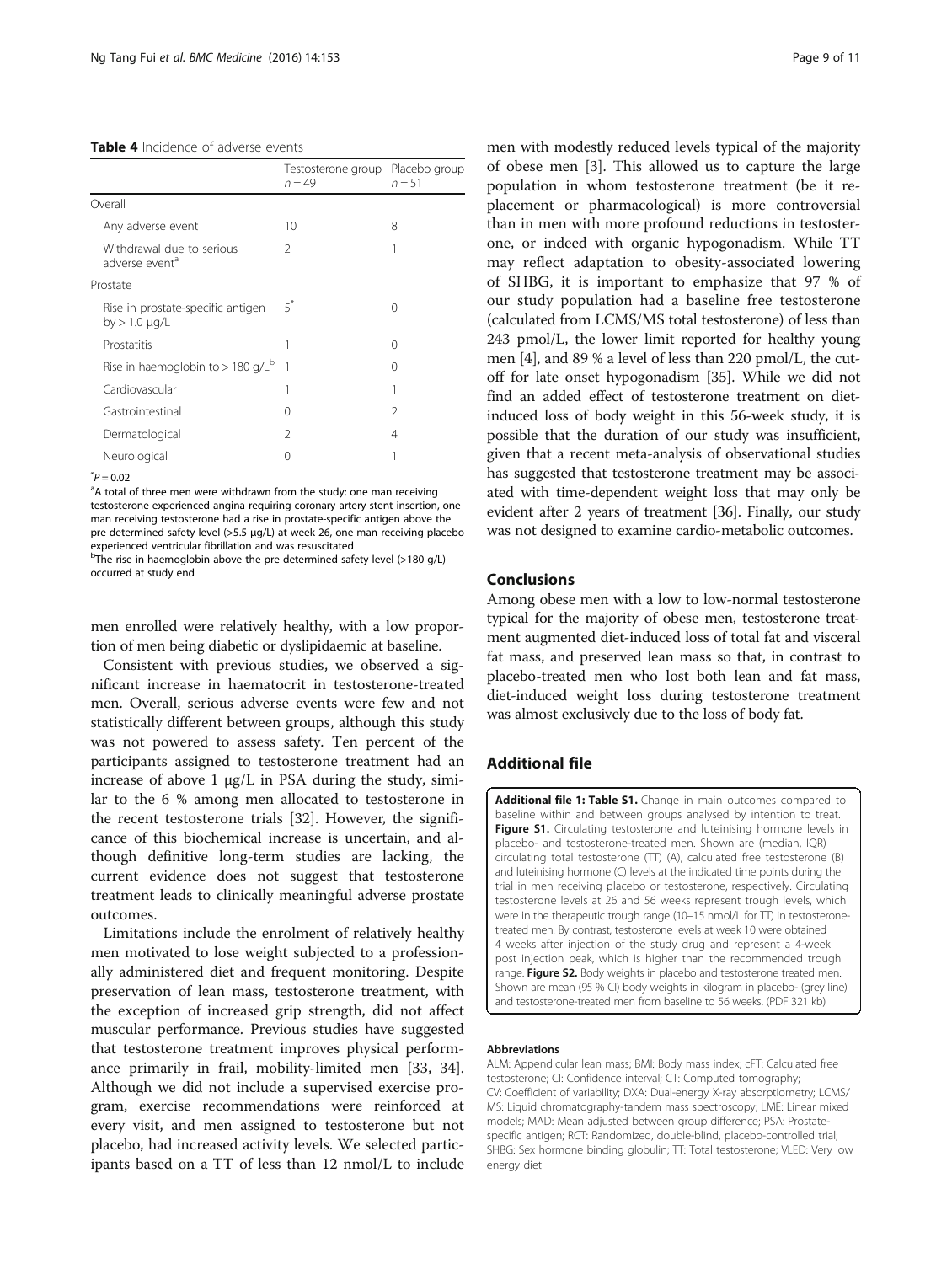#### <span id="page-9-0"></span>Acknowledgements

MNTF was supported by a postgraduate scholarship (1055305) and MG by a Career Development Fellowship (1024139) both from the National Health and Medical Research Council (Australia). We are most grateful to Professor David Handelsman and Ms Reena Desai (ANZAC Research Institute, University of Sydney, Australia) for performing the LCMS/MS assay measurements and to Mrs Jenny Healy for assistance with the data collection.

#### Funding

Bayer Pharma AG (Berlin, Germany) provided testosterone, placebo and financial support to conduct investigations, but had no role in trial design, data collection, data analysis, data interpretation, or writing of the manuscript.

#### Availability of data and materials

The datasets analysed during the current study are available from the corresponding author on reasonable request.

#### Authors' contributions

MNTF, JZ and MG designed and planned the RCT. MNTF and MG are the principal investigators of the RCT. MNTF and PD collected the data. MR performed the CT VAT analysis. BJS performed the body composition analysis and interpretation. MNTF and LAP performed the statistical analyses. MNTF, LAP and MG drafted the manuscript. MNTF and MG had full access to all of the data in the study and take responsibility for the integrity of the data and the accuracy of the data analysis. All authors contributed to the interpretation of results and in making an important intellectual contribution to the manuscript. All authors read and approved the final manuscript.

#### Competing interests

MG has received research funding from Bayer Pharma, Novartis, Weight Watchers, Lilly and speaker's honoraria from Besins Healthcare. MNTF has received research funding from Bayer Pharma. The remaining authors have no conflicts of interest to declare.

#### Consent for publication

Not applicable.

#### Ethics approval and consent to participate

This study was approved by the Human Research Ethics Committee, Office for Research, Level 8, Harold Stokes Building, Austin Health, 145 Studley Road, Heidelberg, Victoria 3084, Australia (ref. H2012/04495). Each participant provided written informed consent prior to commencing the trial.

#### Author details

<sup>1</sup>Department of Medicine Austin Health, University of Melbourne, 145 Studley Road, Heidelberg, VIC 3084, Australia. <sup>2</sup>Department of Endocrinology, Austin Health, 300 Waterdale Road, Heidelberg West, VIC 3081, Australia. <sup>3</sup>Department of Mathematics and Statistics, La Trobe University, Plenty Road & Kingsbury Drive, Melbourne, VIC 3086, Australia. <sup>4</sup>Department of Medicine, School of Clinical Sciences, Monash University, Clayton Road, Clayton, VIC 3800, Australia.

## Received: 1 August 2016 Accepted: 17 September 2016 Published online: 07 October 2016

#### References

- 1. Padwal R, Leslie WD, Lix LM, Majumdar SR. Relationship among body fat percentage, body mass index, and all-cause mortality. A cohort study relationship among body fat percentage, body mass. Ann Intern Med. 2016;164:532–41.
- 2. Weinheimer EM, Sands LP, Campbell WW. A systematic review of the separate and combined effects of energy restriction and exercise on fat-free mass in middle-aged and older adults: implications for sarcopenic obesity. Nutr Rev. 2010;68:375–88.
- 3. Tajar A, Forti G, O'Neill TW, Lee DM, Silman AJ, Finn JD, Bartfai G, Boonen S, Casanueva FF, Giwercman A, et al. Characteristics of secondary, primary, and compensated hypogonadism in aging men: evidence from the European Male Ageing Study. J Clin Endocrinol Metab. 2010;95:1810–8.
- 4. Bhasin S, Pencina M, Jasuja GK, Travison TG, Coviello A, Orwoll E, Wang PY, Nielson C, Wu F, Tajar A, et al. Reference ranges for testosterone in men

generated using liquid chromatography tandem mass spectrometry in a community-based sample of healthy nonobese young men in the Framingham Heart Study and applied to three geographically distinct cohorts. J Clin Endocrinol Metab. 2011;96:2430–9.

- 5. Veldhuis J, Yang R, Roelfsema F, Takahashi P. Proinflammatory cytokine infusion attenuates LH's feedforward on testosterone secretion: modulation by age. J Clin Endocrinol Metab. 2016;101:539–49.
- Singh R, Artaza JN, Taylor WE, Gonzalez-Cadavid NF, Bhasin S. Androgens stimulate myogenic differentiation and inhibit adipogenesis in C3H 10 T1/2 pluripotent cells through an androgen receptor-mediated pathway. Endocrinology. 2003;144:5081–8.
- 7. Grossmann M. Low testosterone in men with type 2 diabetes: significance and treatment. J Clin Endocrinol Metab. 2011;96:2341–53.
- 8. Corona G, Giagulli VA, Maseroli E, Vignozzi L, Aversa A, Zitzmann M, Saad F, Mannucci E, Maggi M. Therapy of endocrine disease: testosterone supplementation and body composition: results from a meta-analysis study. Eur J Endocrinol. 2016;174:R99–R116.
- 9. Schubert M, Minnemann T, Hubler D, Rouskova D, Christoph A, Oettel M, Ernst M, Mellinger U, Krone W, Jockenhovel F. Intramuscular testosterone undecanoate: pharmacokinetic aspects of a novel testosterone formulation during long-term treatment of men with hypogonadism. J Clin Endocrinol Metab. 2004;89:5429–34.
- 10. Bhasin S, Cunningham GR, Hayes FJ, Matsumoto AM, Snyder PJ, Swerdloff RS, Montori VM. Testosterone therapy in men with androgen deficiency syndromes: an Endocrine Society clinical practice guideline. J Clin Endocrinol Metab. 2010;95:2536–59.
- 11. Purcell K, Sumithran P, Prendergast LA, Bouniu CJ, Delbridge E, Proietto J. The effect of rate of weight loss on long-term weight management: a randomised controlled trial. Lancet Diabet Endocrinol. 2014;2:954–62.
- 12. Harwood DT, Handelsman DJ. Development and validation of a sensitive liquid chromatography-tandem mass spectrometry assay to simultaneously measure androgens and estrogens in serum without derivatization. Clin Chim Acta. 2009;409:78–84.
- 13. Vermeulen A, Verdonck L, Kaufman JM. A critical evaluation of simple methods for the estimation of free testosterone in serum. J Clin Endocrinol Metab. 1999;84:3666–72.
- 14. Gianatti EJ, Dupuis P, Hoermann R, Strauss BJ, Wentworth JM, Zajac JD, Grossmann M. Effect of testosterone treatment on glucose metabolism in men with type 2 diabetes: a randomized controlled trial. Diabetes Care. 2014;37:2098–107.
- 15. Svartberg J, Agledahl I, Figenschau Y, Sildnes T, Waterloo K, Jorde R. Testosterone treatment in elderly men with subnormal testosterone levels improves body composition and BMD in the hip. Int J Impot Res. 2008;20:378–87.
- 16. Manuel K. robustlmm: Robust Linear Mixed Effects Models. 2016. R package version 1.8. [https://CRAN.R-project.org/package=robustlmm](https://cran.r-project.org/package=robustlmm). Accessed 24 Aug 2016.
- 17. Corona G, Vignozzi L, Sforza A, Mannucci E, Maggi M. Obesity and lateonset hypogonadism. Mol Cell Endocrinol. 2015;418:120–33.
- 18. Isidori AM, Giannetta E, Greco EA, Gianfrilli D, Bonifacio V, Isidori A, Lenzi A, Fabbri A. Effects of testosterone on body composition, bone metabolism and serum lipid profile in middle-aged men: a meta-analysis. Clin Endocrinol (Oxf). 2005;63:280–93.
- 19. Bhasin S. The brave new world of function-promoting anabolic therapies: testosterone and frailty. J Clin Endocrinol Metab. 2010;95:509–11.
- 20. Emmelot-Vonk MH, Verhaar HJ, Nakhai Pour HR, Aleman A, Lock TM, Bosch JL, Grobbee DE, van der Schouw YT. Effect of testosterone supplementation on functional mobility, cognition, and other parameters in older men: a randomized controlled trial. JAMA. 2008;299:39–52.
- 21. Dhindsa S, Ghanim H, Batra M, Kuhadiya ND, Abuaysheh S, Sandhu S, Green K, Makdissi A, Hejna J, Chaudhuri A, et al. Insulin resistance and inflammation in hypogonadotropic hypogonadism and their reduction after testosterone replacement in men with Type 2 diabetes. Diabetes Care. 2016;39:82–91.
- 22. Niskanen L, Laaksonen DE, Punnonen K, Mustajoki P, Kaukua J, Rissanen A. Changes in sex hormone-binding globulin and testosterone during weight loss and weight maintenance in abdominally obese men with the metabolic syndrome. Diabetes Obes Metab. 2004;6:208–15.
- 23. Corona G, Rastrelli G, Monami M, Saad F, Luconi M, Lucchese M, Facchiano E, Sforza A, Forti G, Mannucci E, et al. Body weight loss reverts obesity-associated hypogonadotropic hypogonadism: a systematic review and meta-analysis. Eur J Endocrinol. 2013;168:829–43.